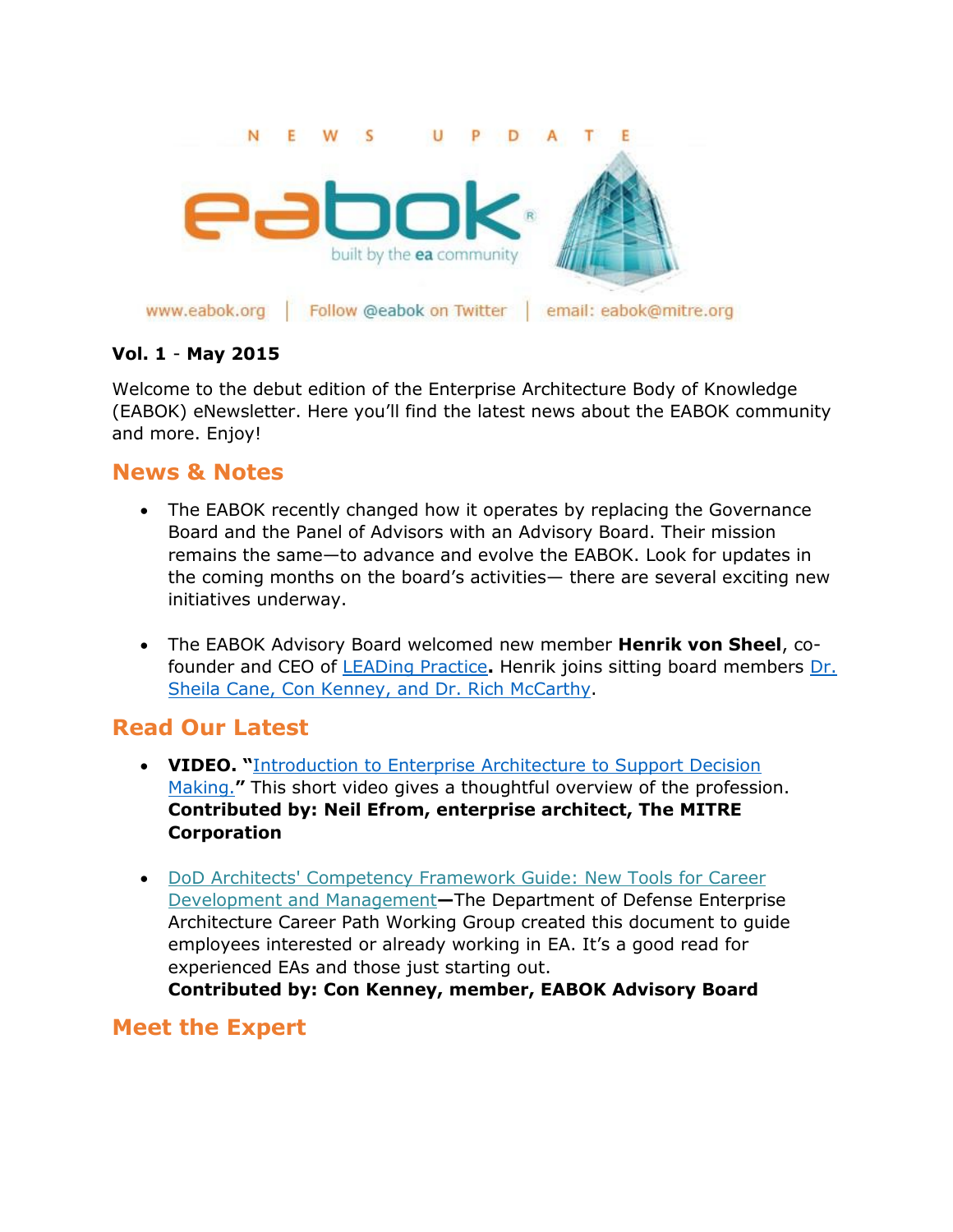

Introducing *Jeff Scott—A former Forrester analyst and business strategist for Accelare. A veteran enterprise architect—Jeff generously shared his thoughts on the profession today, and where it's headed.* 

### **How did you get started working in EA?**

Early in my career I was an "organization fixer." My CIO moved me every year or two to address a wide variety of organizational performance issues, and when he started talking about enterprise architecture (EA), I raised my hand. He turned me down three times! After three false starts, the CIO finally let me start an EA group. I began with four people and grew the EA function to a 20-person staff—achieving my goal of building an impactful organization with broad appeal.

#### **What advice would you give someone just starting out or looking to specialize in EA?**

New architects tend to focus on building frameworks, tools, modeling, and certifications, but these aren't the most important aspects of the job. I asked over 2,000 architects which is harder: building an architecture, or implementing it? Every single person said building is the easy part—getting the organization to embrace it is much harder. If you don't enjoy collaborating with others, and juggling people, political, and cultural issues, EA isn't for you.

#### **What do enterprise architects bring to the table? How can they help organizations?**

Effective enterprise architects bring a different type of thinking to the table. One that has a broader and longer term scope. They can also create a collaborative environment among business and IT partners, identify previously hidden opportunities and challenges, and enable strategy execution by connecting the dots across the organization.

#### **What common mistakes do enterprise architects make or situations they should avoid?**

The biggest mistake I see enterprise architects make is not recognizing that success is achieved through collaboration and influence—not governance and control. When my former boss learned I landed the EA group lead, he said, "OK smart guy, you got the job. I'm not helping." Basically, he was letting me know I had no authority, and would have to work through influence. I succeeded by focusing on how I could help the organization, not how I could create a great architecture. In the end, I got both.